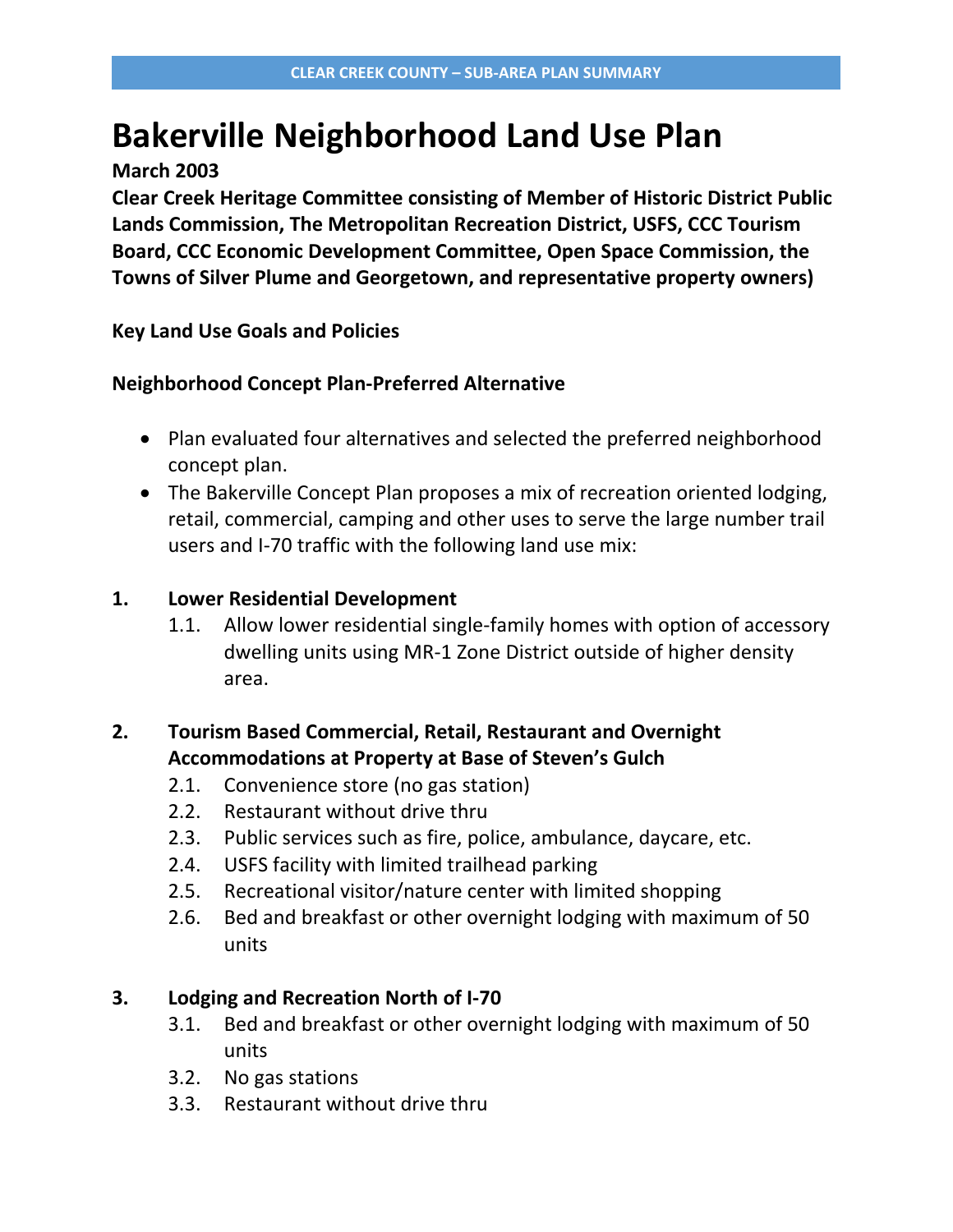## **4. BLM and County Land (Approximately 35 acre parcel adjacent to Clear Creek and East of Bakerville Exit)**

- 4.1. Campground with trailer/RV hook up, showers, bathrooms, caretaker residence
- 4.2. Convenience store for campers without gas station
- 4.3. Private wastewater treatment plant for all Bakerville development with new Metro District for water and sewer service
- 4.4. Open space buffer to I-70
- 4.5. Water reservoir
- 4.6. Recreation parking with minimal services such as restrooms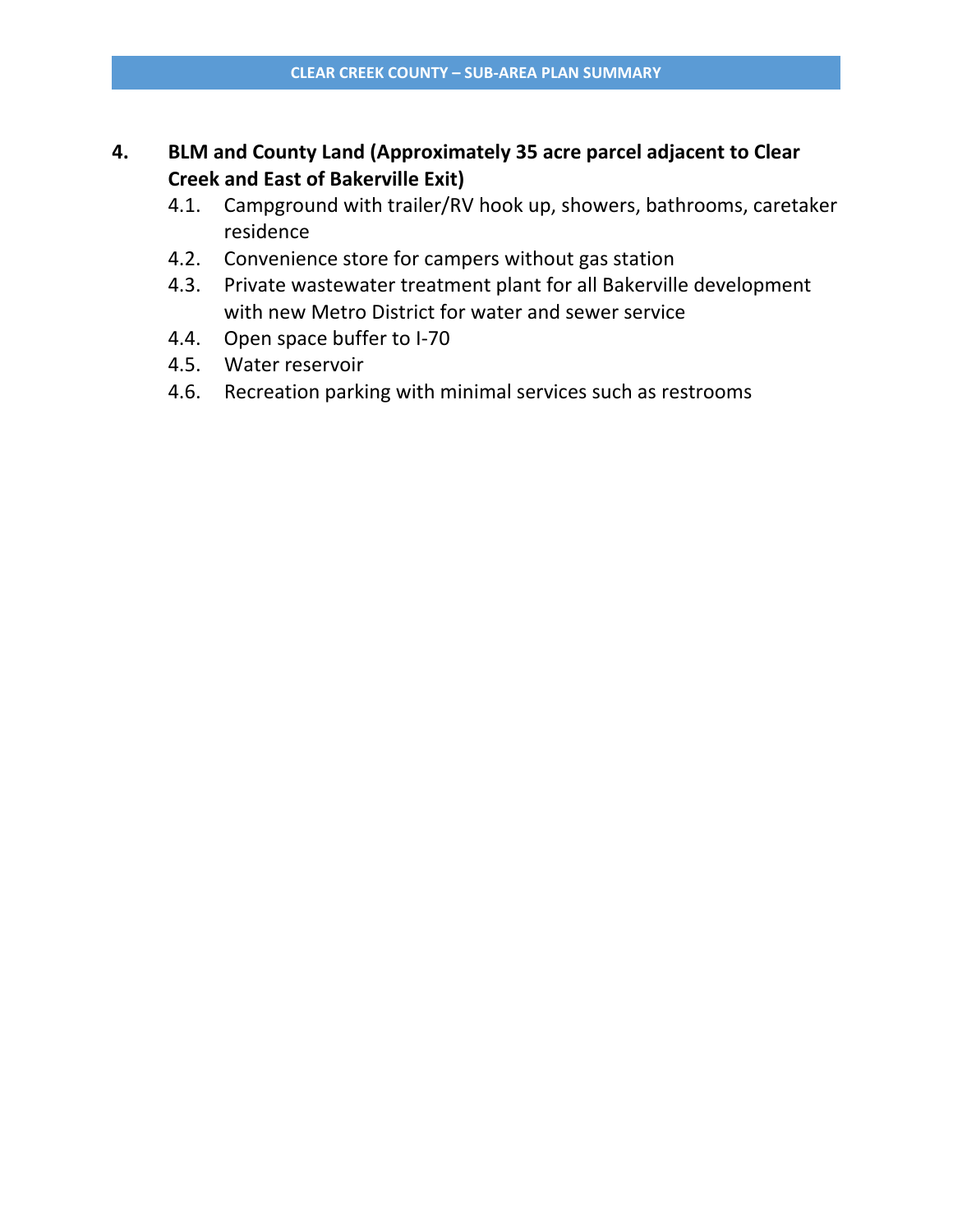# **Dumont-Lawson-Downieville (DLD) Stakeholder Document**

**September 9, 1993 Adopted by DLD Membership**

## **Key Land Use Goals and Policies**

Key Goals

- 1. Provide a guidance framework that sets the area's development expectations, and protect property values and quality of life.
- 2. Protect environmentally, culturally or historically sensitive areas and designate future land uses consistent with the preservation of these areas.
- 3. Address neighborhood concerns when land use policies are being made.
- 4. Open Space shall be top priority as BLM lands are disbursed.

- 1. New commercial uses shall be restricted to currently commercially zoned areas.
- 2. Agencies, citizens and development interest cooperate and foster local partnership projects.
- 3. Commercial developments shall provide landscaped visual and sound buffers from residential areas.
- 4. Maintain our status as unincorporated Clear Creek County.
- 5. Neighborhood advisory committees should be established where communities want them.
- 6. DLD's neighborhood advisory committee (DLD Association) is to be advised of matters presented to County Planning Commission, Board of Adjustment and BOCC which affect DLD area.
- 7. High priority open space acquisitions include water frontage, wildlife habitat, ridgetops, summits, historically significant sites, recreational trails, and community parks.
- 8. High density housing doesn't fit with the rural character and quality of life in the DLD community.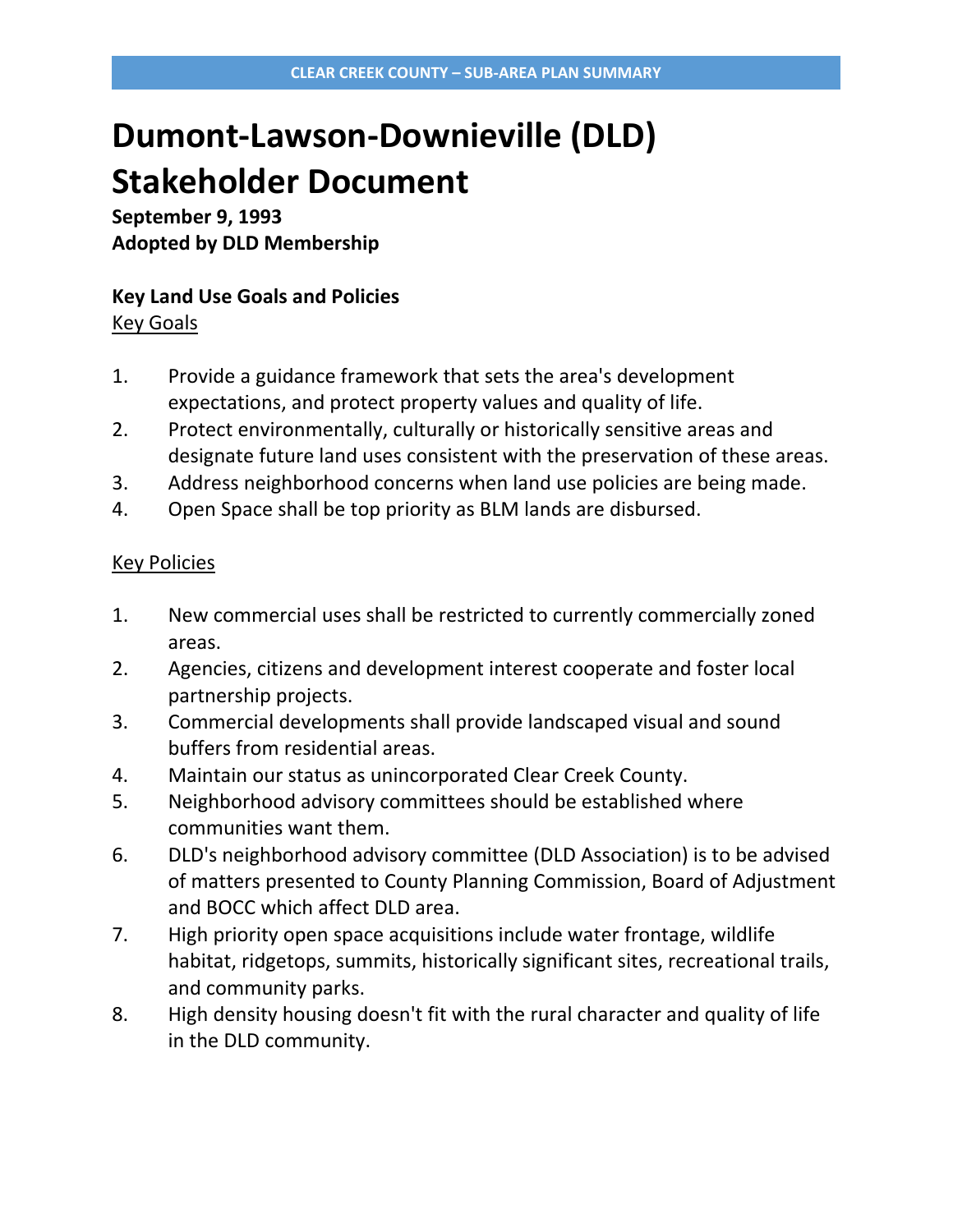## **East Mount Evans Area Master Plan**

### **June 11, 1993**

**East Mount Evans Resources, Growth and Environment, Inc. ("EMERGE")**

## **Key Land Use Goals and Policies**

#### Key Goals

- 1. Residential development should respect and maintain the unique mountain environment and rural atmosphere of the East Mt. Evans area.
- 2. All developments should be compatible with the area's natural setting and overall rural character.
- 3. The existing very low average density, single family residential character should continue to predominate.
- 4. The amount of residential development should be kept in balance with the provision of appropriate and timely public services and quality of life.
- 5. Property values will be more greatly enhanced by very low-density, environmentally and aesthetically sound development, than by higher density development.
- 6. The East Mt. Evans area should continue to be a place where natural settings are important and take precedence over development. Open areas and important view corridors should be preserved through quality site and building design.
- 7. The rural and open space character of the East Mt. Evans community is a tremendous asset that should be maintained. A network of public and private open space, trail corridors, and active and passive recreation areas should be developed.
- 8. Housing opportunities should be provided for different lifestyles and levels of income in order to create community diversity.

- 1. Housing densities should be as recommended in the following 3 policies depending on existing zoning and platting, environmental conditions, compatibility with adjacent development and quality of site design:
	- 1.1. Outside sanitation district: 1 unit per 5 to 35 acres.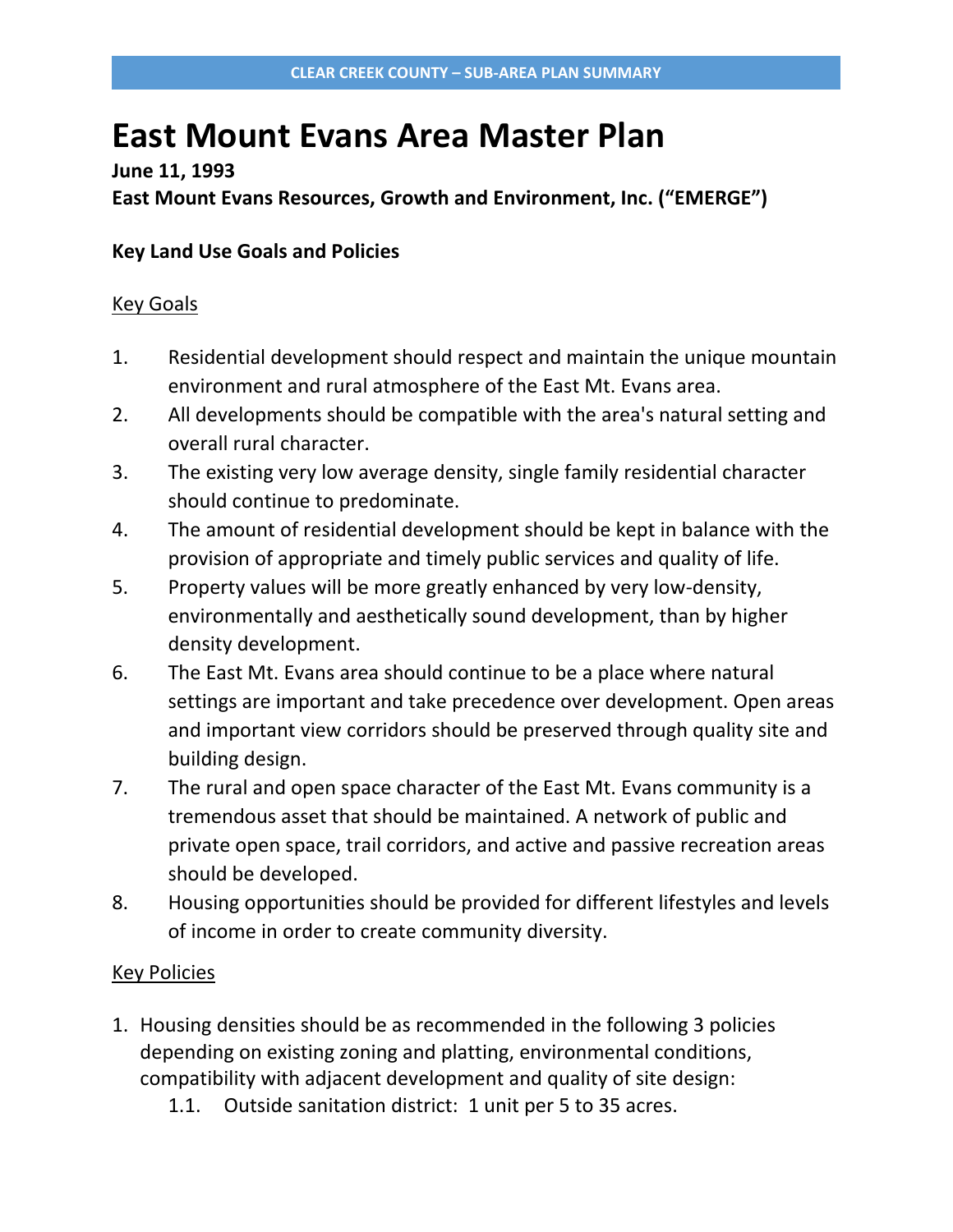- 1.2. Within existing sanitation district: 1 unit per 1 to 15 acres
- 1.3. When sanitation district is expanded: 1 unit per 5 to 35 acres
- 2. Housing The East Mt. Evans area's rural character should be preserved.
- 3. No development should occur in critical wildlife habitat areas.
- 4. Design guidelines will be developed and followed as a tool for development review to ensure protection of the character of the area, with numerous policies in the plan outlining important design concepts for the area.
- 5. Development must pay its own way.
- 6. Slopes and natural hazards should be a constraint on development.
- 7. Large areas of undeveloped land are integral to maintaining the area.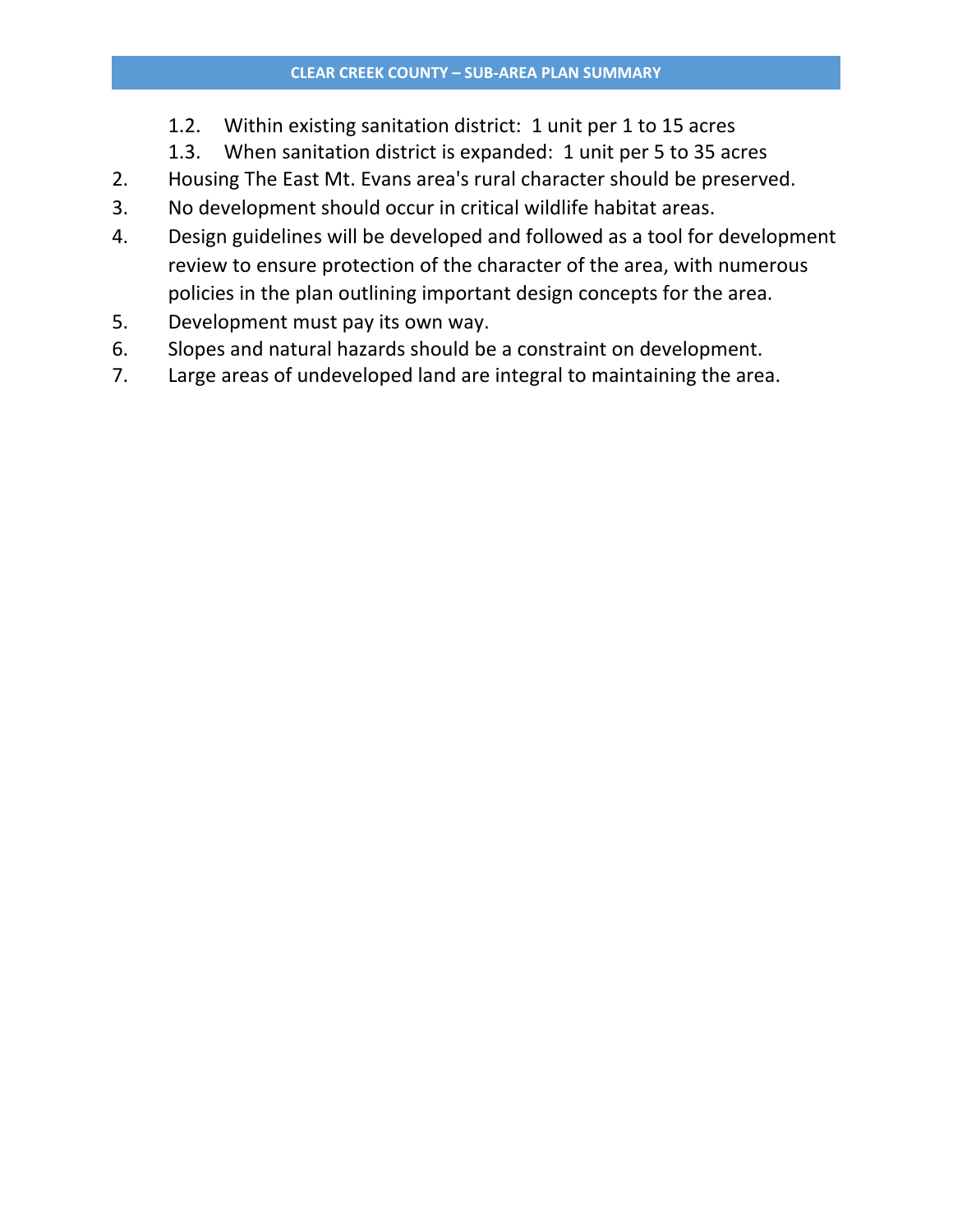## **Fall River Area Plan**

## **September 1996 The Fall River Homeowners Association**

### **Key Land Use Goals and Policies**

#### Key Goals

- 1. Mitigate the Spillover Effects from Central City, specifically county support in an alternate site for construction of the Central City Water Diversion Project.
- 2. Protect the area from overexploitation of the existing private lands by enactment and enforcement of strict zoning regulations.
- 3. Ensure new zoning of BLM lands reflects a respect for local values and conditions; it should not be redundant nor degrading to surrounding areas.
- 4. Ensure responsible, limited development of existing private lands as lowdensity single-family residential areas.

- 1. Strengthen and maintain the integrity of zoning laws.
- 2. Carefully scrutinize and limit variance requests, especially with regard to size of parcel, setback requirements, degree of slope, sanitation and access requirements.
- 3. Limit and control mining activity in the short-term, and eliminate mining in the long-term either through direct county intervention or county support at the state or federal level.
- 4. Sell small [BLM] parcels to existing contiguous landowners as non-divisible additions to currently-owned parcels.
- 5. Retain large BLM parcels through County or State ownership under NR-PC zoning regulations as open space for wildlife and watershed management.
- 6. Sell unpatented mining claims to the holders of such claims with the following restrictions:
	- 6.1. Use is limited to residential or recreational {M-1, MR-1 or NR-PC).
	- 6.2. Mining uses should be strictly and forever prohibited because this use is incompatible with the residential and recreational nature of the area.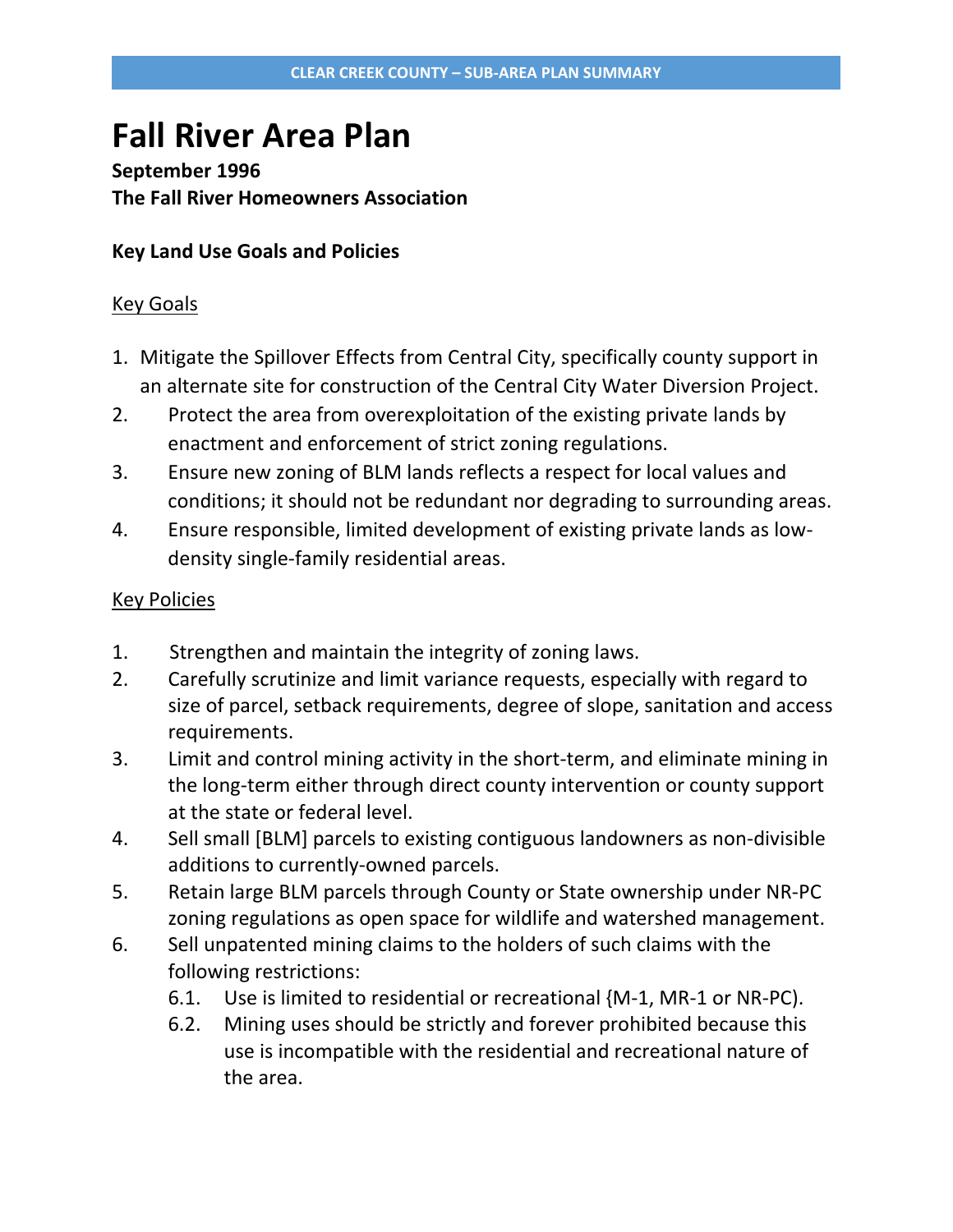## **Floyd Hill Gateway Sub-Regional Master Plan**

**July 30, 2009 Floyd Hill Master Plan Steering Committee**

#### **Key Master Plan Statements**

- 1. The master plan attempts to remain neutral and flexible on which development level, if any, is appropriate for Floyd Hill.
- 2. This master plan is a living document that does not include a traditional land use plan with a recommended amount of development or density; rather, it is a guide to the County that provides steps to implement different levels of development, the infrastructure costs and transportation needs associated with that process, a hierarchy plan to guide development intensity in the Floyd Hill study area, as well as design guidelines that promote smart growth principles and maintenance of a traditional community form.
- 3. Plan presents three conceptual alternatives with different levels of development:
	- 3.1. **Baseline Condition:** Analyzes the approved unbuilt development plus potential development under the then existing zoning.
		- 3.1.1. The Baseline Development Plan does not promote growth in specific areas as the Level and Level 2 Plans that follow the Hierarchy Plan of Activity Center, Transition, and Edge zones would.
		- 3.1.2. Baseline Condition Density:

| Single-family:            | 39-194 units                  |
|---------------------------|-------------------------------|
| Multi-family:             | 188 (Beaver Brook)            |
| <b>Residential Total:</b> | 227 units                     |
| Commercial:               | 10,000 sq. ft. (FH Crossing)  |
|                           | 42,000 sq. ft. (Beaver Brook) |
| Office/Flex:              | 50,000 (Tech Park)            |

3.2. **Level I Development.** Analyzes the amount of development that can be supported by the existing high school wastewater treatment plant, and includes a mix of office, retail and residential uses. 3.2.1. Level 1 Development Density: Residential Units: 225 units Commercial: 10,000 sq. ft.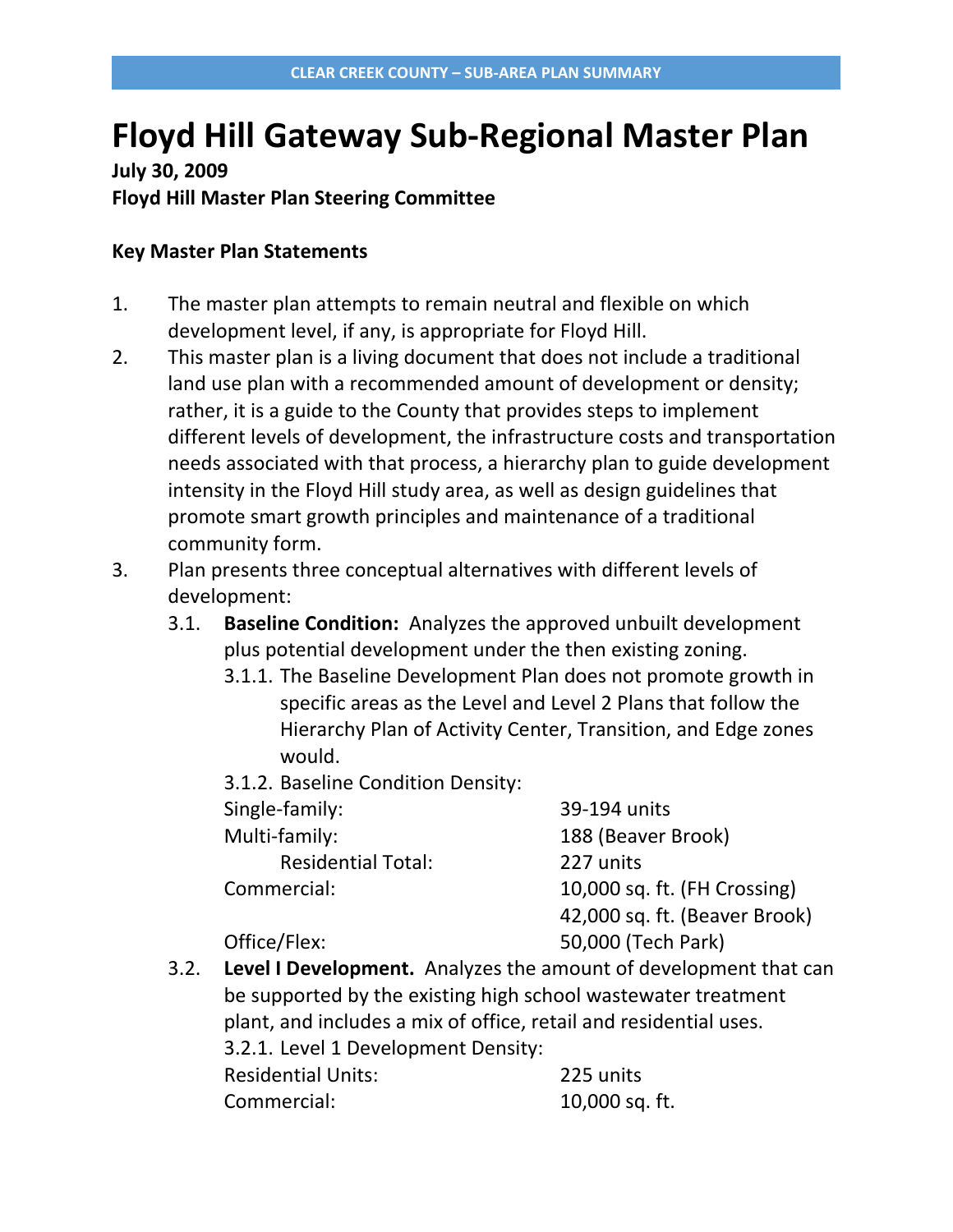Office/Flex: 40,000 sq. ft.

\*\*Density is less than zoned/permitted under baseline condition due to sewer plant capacity.

- 3.2.2. Development should be concentrated with higher density and intensity accommodations, commercial/retail, offices, and public institutions land uses in the Activity Center, lessening mixed use density in the transition, and lower density residential edge areas of the Hierarchy Plan
- 3.2.3. The land uses in the Activity Center of Level 1 Development should include higher density residential such as medium scale townhomes and live-work units. Retail, restaurants and offices are also recommended for the Activity Center area. In the transition area, townhomes or clustered lot and patio style single family detached are recommended.
- 3.2.4. Smaller public institutions, office and light industrial, small stores and parks and recreation are also recommended in the transition area. In the edge area, single family detached homes, public institutions, and open spaces are recommended. All land uses should be integrated and connected in a well-planned, compact development style.
- 3.2.5. The Level 1 Development Plan begins to create the sense of place and "gateway" at the Activity Center of the Floyd Hill area.

## 3.3. **Alternative Development Plan.**

- 3.3.1. Analyzes the maximum demand for development that is included in the market study, which exceeds that of the approved development square footage and is needed to support the provision of infrastructure improvements.
- 3.3.2. Alternative Development Plan Density

| Residential:                | 350 units       |
|-----------------------------|-----------------|
| Commercial:                 | 75,000 sq. ft.  |
| Office / Flex / Industrial: | 150,000 sq. ft. |
| Hotel:                      | 120 Rooms       |

3.3.3. The land uses in the Activity Center areas should include medium density residential such as town homes, condos, and live work units. Retail, hotels, museums or other civic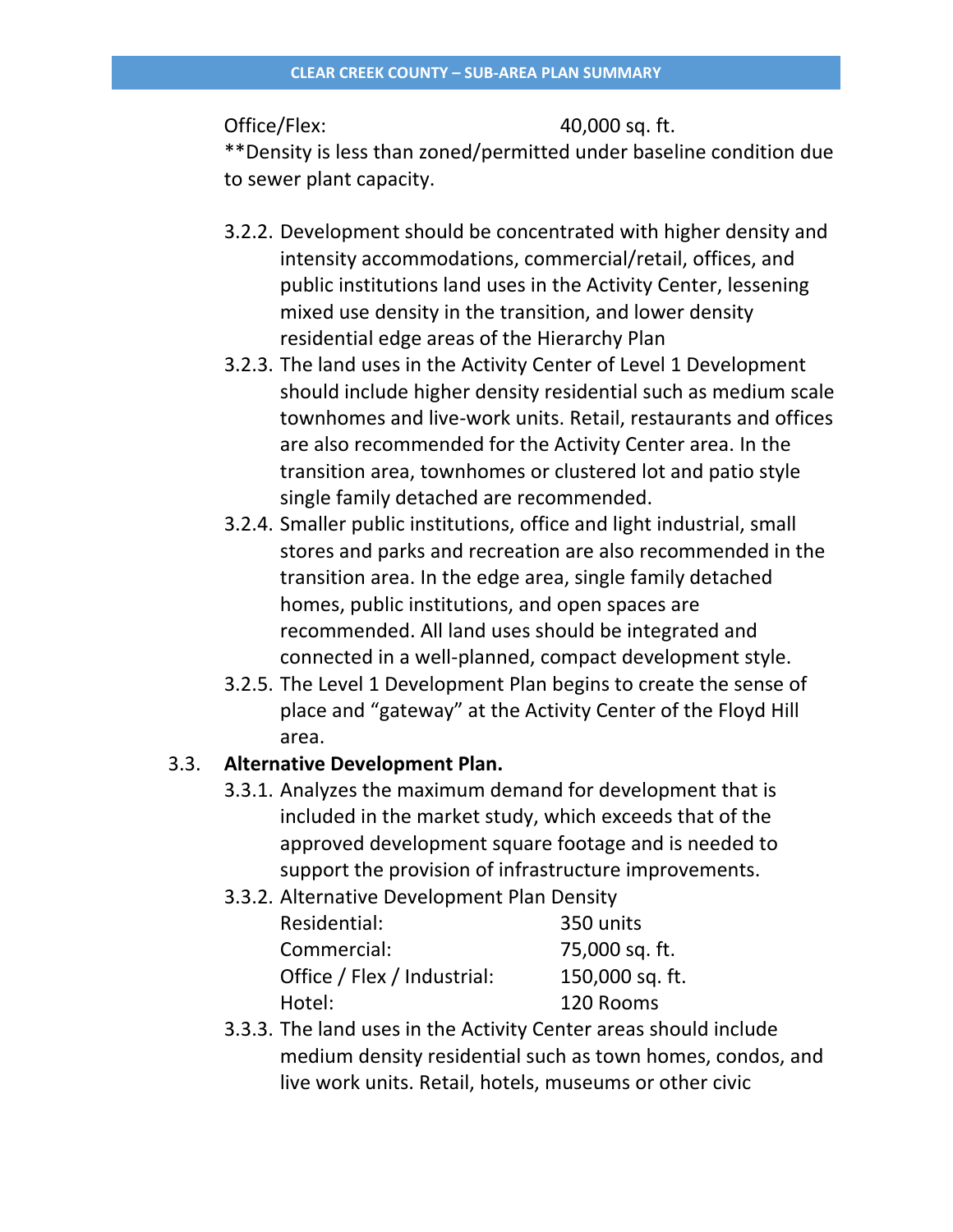buildings, restaurants and small office space are also recommended in the Alternative Development Plan Activity Center area.

- 3.3.4. In the transition area, town homes and single family attached homes, public institutions, convenience stores, financial institutions, office and light industrial, and parks and recreation are recommended.
- 3.3.5. In the edge area, clustered or patio home style single family detached homes, public institutions and open space are recommended.

The Alternative Development Plan establishes the critical mass and sense of place at the County's "gateway" at the Activity Center of the Floyd Hill area. Critical mass is important, both in terms of generating activity, and extending and providing utilities. The combination of transportation (park-n-ride) and additional development begin to generate activity in the area, with potential to extend additional transit opportunities.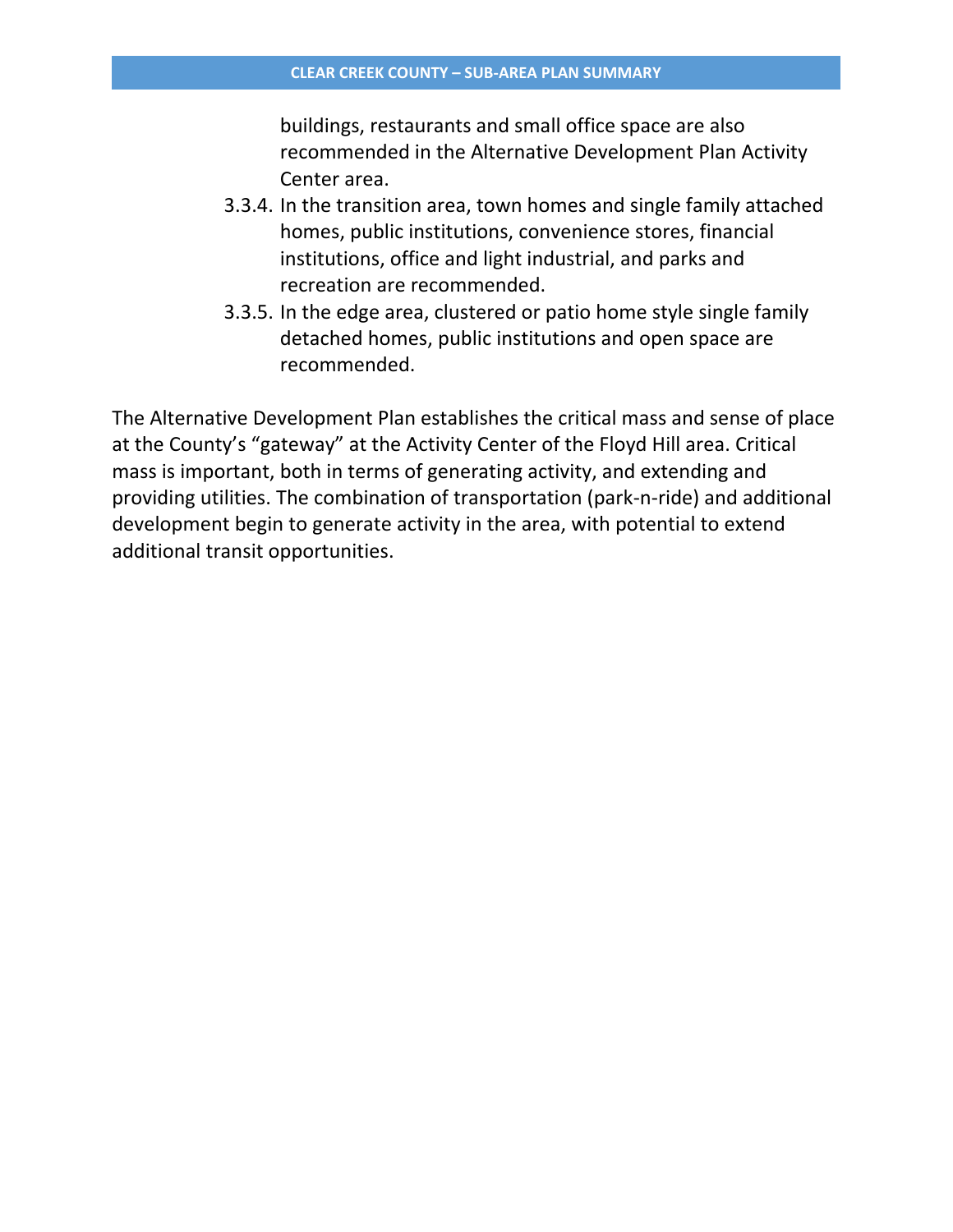## **Master Plan for Upper Bear Creek**

**April 30, 1993 School of Mines Student Project**

### **Key Land Use Goals and Policies**

#### Key Goals

- 1. The general consensus of the residents in the area is that development of the area should be minimized.
- 2. The natural condition of the area should be preserved to the maximum extent.
- 3. The primary goal of Upper Bear Creek is to maintain the standard of living of the residents of the area.
- 4. The primary goal of the area, the preservation of the natural setting in public lands, is being accomplished currently.

- 1. One of the dominant concerns of the Upper Bear Creek area is to not look like Evergreen in the future.
- 2. Another of the concerns of Upper Bear Creek, is overpopulation through these massive subdivisions being built.